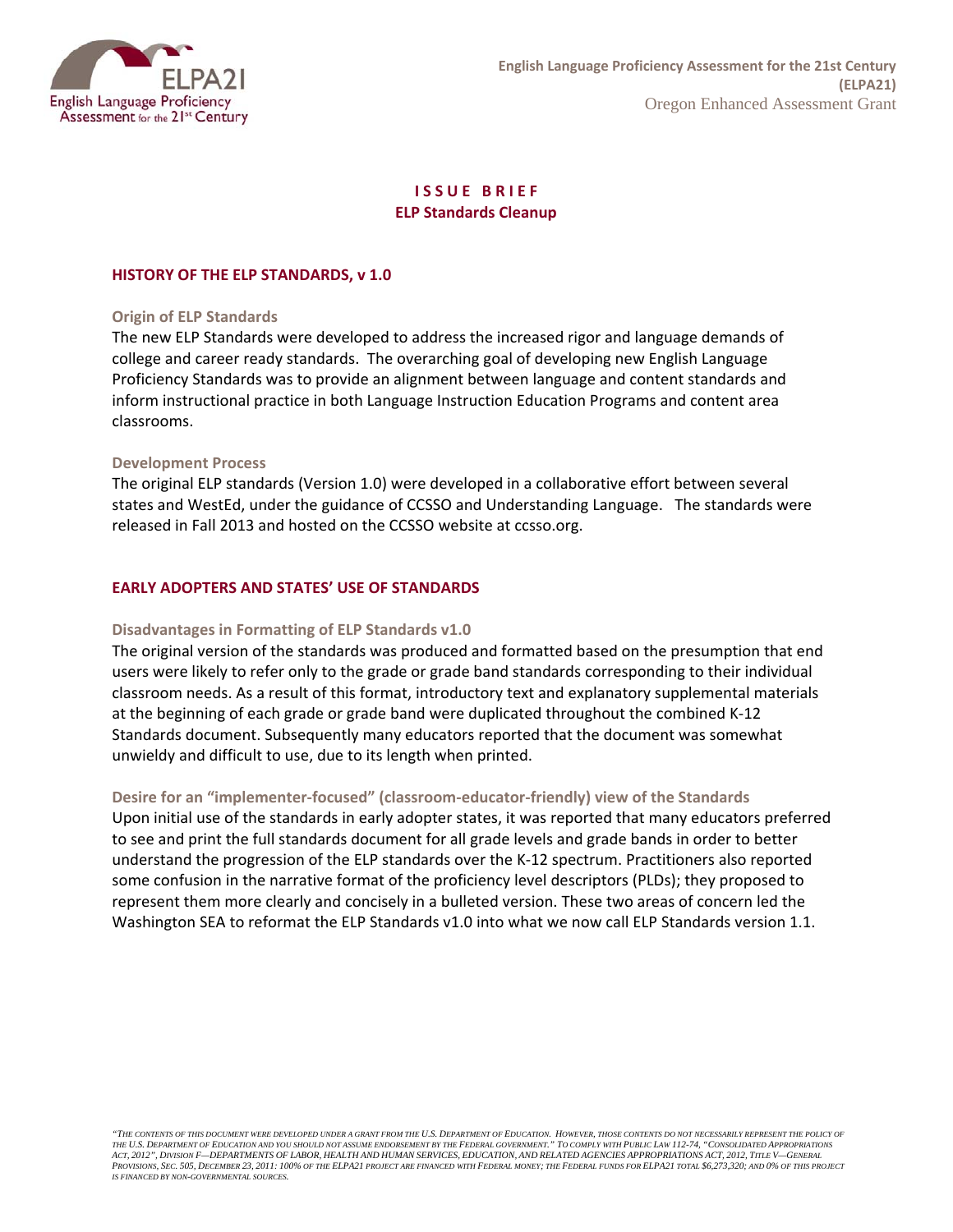# **STANDARDS "CLEAN‐UP" PROJECT**

#### **Needs identified**

 In late December 2013 the Oregon Department of Education convened teachers to begin familiarizing them with the new ELP Standards. After an initial review, a few teachers expressed concern regarding some apparent copy editing duplications and typos in the standards. ODE brought this issue to the attention of Dr. Margaret Ho, the ELPA21 Executive Board Chair, who reached out to Lynn Willner of WestEd to discuss these concerns in early January 2014. On January 8, 2014, Dr. Ho presented the issue to the Consortium Council who determined that a follow‐up discussion with Ms. Willner was necessary.

#### **Identification of Issues**

 On January 22, 2014 the Consortium Council held a supplementary conference call with Ms. Willner to discuss the duplications and typos that had been previously identified in the final copy of the ELP Standards. During the call, Ms. Willner described the process through which the ELP Standards were created, summarizing the chronology of the development of the standards documents. Due to the complex nature of the standards development process, it became clear that editorial errors and duplications may have slipped through the final review.

 After the Consortium Council outlined the issues that had been identified in the standards documents, they began to discuss the next steps in developing a plan to address the editing process. Ms. Willner investigated a number of copy/paste errors that had been identified by ODE teachers, while states prepared to organize a review committee to oversee the work of the standards clean‐up process.

#### **Roles and states involved**

During ELPA21's in person governance meeting in Louisville, Kentucky on February 4<sup>th</sup>, 2014, Executive Board member Dr. Jobi Lawrence of Iowa offered to lead the ELP Standards clean‐up process. On February 27<sup>th</sup>, a team comprised of Ms. Colleen Anderson (IA), Mr. Robert Crawford, Ms. Mami Itamochi (WV), Dr. Joan Nelson (WA), Dr. Martha Martinez, Ms. Michelle McCoy (OR), and Ms. Phyllis Farrar (KS) met via WebEx to outline their work plan for the standards clean‐up process.

 Throughout the month of March, this team worked to identify discrepancies in the ELP Standards document and determine whether they were of an editorial or content‐focused nature. Those issues classified as editorial discrepancies were then discussed over the course of four weekly WebEx conference calls on March 5<sup>th</sup>, March 12<sup>th</sup>, March 19<sup>th</sup>, and March 26<sup>th</sup>. Those issues identified as content‐specific were noted and parked for future review.

#### **TIMELINE**

 **February 27th, 2014** –The ELP Standards Clean‐up team met for the first time via WebEx to outline their work plan for the standards clean‐up process.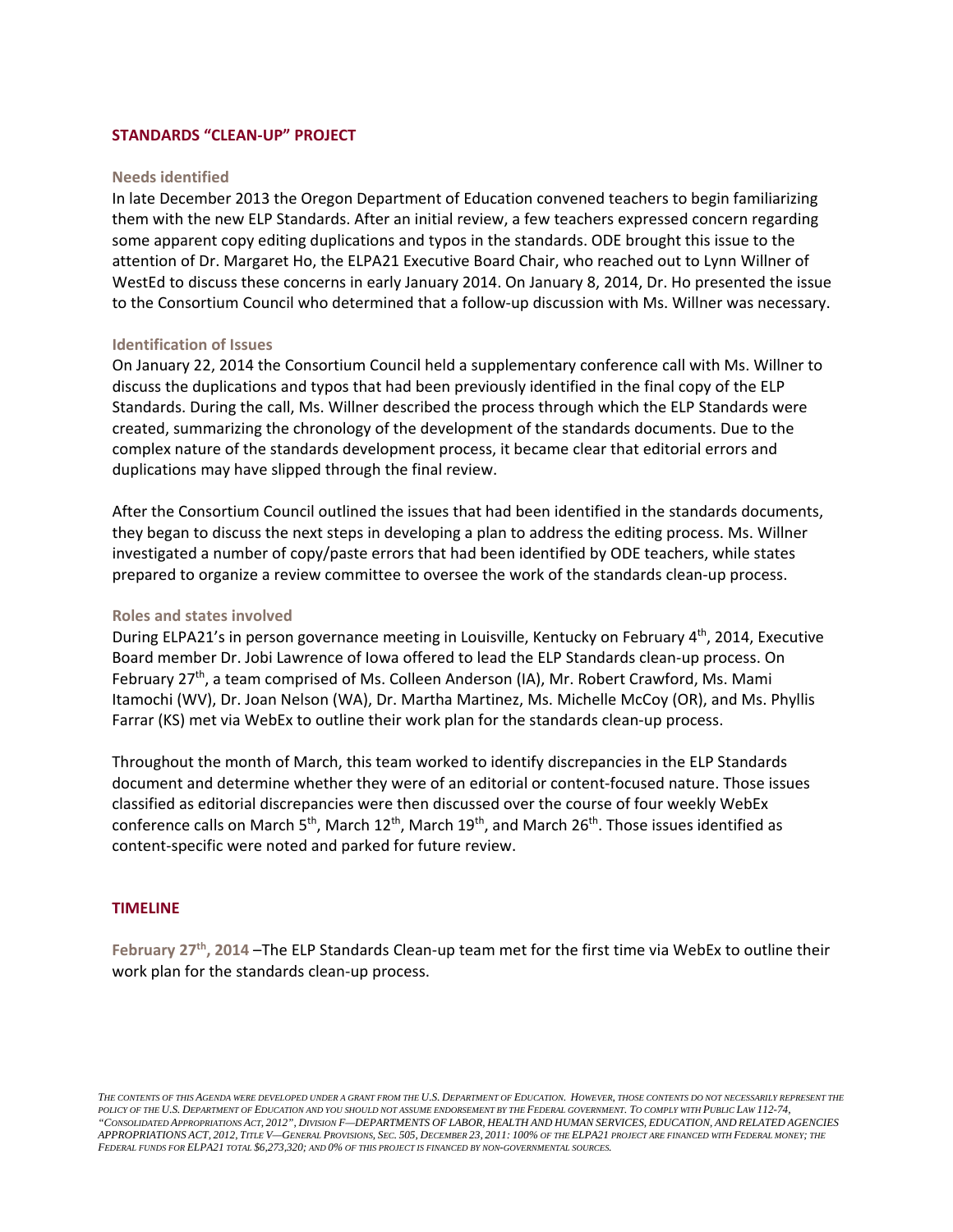**March 5th, 2014** – The ELP Standards Clean‐up team reviewed Washington's comprehensive version of the document (ELP Standards v 1.1). They also voted to begin editorial work using that document as a starting point, and split up the review of the standards by grade band.

 **March 12th, 2014** ‐ The group met for a 3rd time to discuss the initial issues that had been highlighted in each grade or grade band set of standards.

 **March 19th, 2014** ‐ The team conducted a peer review of the ELP standards for grades K, 1 and 2‐3.

March 26<sup>th</sup>, 2014 – After conducting a thorough peer review of the edits to the standards for grades K-12, the ELP Standards Clean‐up team established next steps.

 **March 28th, 2014** – Dr. Nelson and Dr. Lawrence worked together to compile the standards documents and to collect the content‐related feedback in each.

 **April 15th, 2014** ‐ Dr. Lawrence and Dr. Nelson met with six representatives from the Oregon Department of Education to discuss the final hand‐off of the ELP standards to ensure comprehensive and uniform formatting throughout the document.

 **May 5th, 2014** ‐ ODE delivered the final version of the ELP standards to CCSSO via Basecamp.

### **PROCESS DETAILS: IDENTIFYING ISSUES AND REACHING CONSENSUS**

# **March 5th, 2014**

 Dr. Nelson (WA) provided an overview of the work that WA had done on the ELP Standards document. In an effort to make the standards more user friendly, WA had compiled all of the individual standards documents into one large document with a hyperlinked table of contents so as to create a single comprehensive standards document. WA had also worked to reformat some sections of the standards so that they were easier to read and interpret. This included the shift from narrative PLDs to a bullet list of action item PLDs. The goal of reformatting this document was to enable teachers to view the standards for a specific grade or grade band within the context of the standards for all grades and grade bands.

 After reviewing the WA version of the standards document, the ELP Standards Clean‐up team formally voted to proceed with the editorial review using WA's updated version of the standards, as WA had already done significant work to remove typos and redundancies. The team then split up the review of the standards by grade band, so that each grade or grade band was assigned to a single member of the group for review. The group established a system for identifying and classifying editorial issues as either typos or omissions for the first round of review.

#### **March 12th**

 The group met for a third time to discuss the initial issues that had been highlighted in each grade or grade band set of standards. As a result of this first round of review, Dr. Lawrence developed a mock‐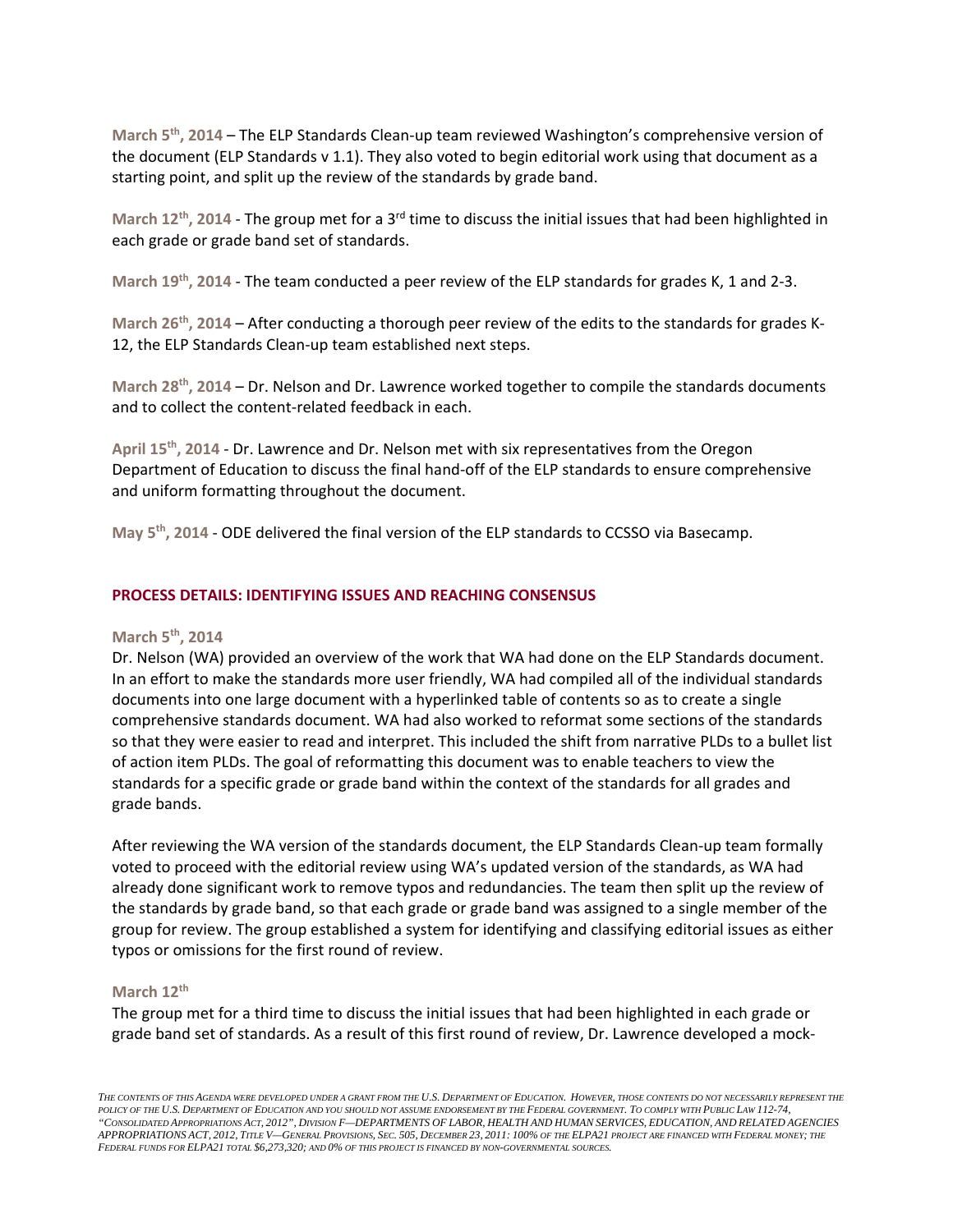up document as a tool to illustrate how reviewers should address different editorial changes so as to maintain consistency between individual reviewers. Once this system was established, each member of the group proceeded to thoroughly review each section to which they had been assigned, using the review tool to ensure consistency.

# **March 19th**

 The review committee met for a fourth time. On this call, the committee conducted a peer review of the ELP standards for grades K and 1, completed by Ms. Farrar, as well as a peer review of ELP standards for grade band 2‐3 completed by Dr. Martinez. Ms. Farrar and Dr. Martinez presented the raw data on each type of edit, in particular noting any changes that were made between the original West Ed document and the updated WA document. Additionally, they presented content specific "parking lot" items for group discussion.

 This process of review provided the opportunity to both ensure that all editorial changes to the ELP standards for grades K‐3 were consistent with the original parameters set out by the ELP Standards Clean‐Up committee, and also to calibrate the reviews of the various reviewers. Those reviewers who were unable to present during this call due to time constraints (Dr. Lawrence (4‐5), Ms. McCoy (6‐8), Mr. Crawford and Ms. Itamochi (9‐12)) were asked to revisit their reviews to ensure consistency based on the group review of the ELP Standards clean‐up for grades K‐3. The group also established a system of peer review, to ensure that edits to the remaining standards for grades 4‐12 were consistent.

# **March** 26<sup>th</sup>

 Members of the group met for a brief conference call, during which they decided that next steps would be to compile the six individual edited standards documents into a single document. Dr. Nelson and Dr. Lawrence worked together on Friday, March 28<sup>th</sup> to compile the documents, leveraging Dr. Nelson's previous work with WA to ensure that edits were consistent with WAs previous editorial work. Additionally, Dr. Lawrence collected all of the content related feedback in each of the six documents, and parked it for future review.

#### **April 10th**

 Ms. Willner and Dr. Lawrence met for a full day to discuss the changes that the editing team made and to address some questions related to the historical perspective of the original writing team. This ensures that edits truly represented mechanical and formatting enhancements. It also ensured that what might be viewed as content changes were made by reverting to verbiage from the original August version of the standards document that clearly distinguished increasing complexity moving across proficiency levels.

# **DOCUMENTATION OF CHANGES AND FORMATTING OF NEW DOCUMENTS**

On April 15<sup>th</sup> Dr. Lawrence and Dr. Nelson met with Dr. Martha Martinez, Ms. Carla Martinez, Dr. Kathleen Vanderwall, Ms. Michelle McCoy, Ms. Emily Fairbanks and Ms. Neesa Anderson from the Oregon Department of Education to discuss the final hand‐off of the ELP standards to ensure comprehensive and uniform formatting throughout the document. Dr. Lawrence confirmed that ODE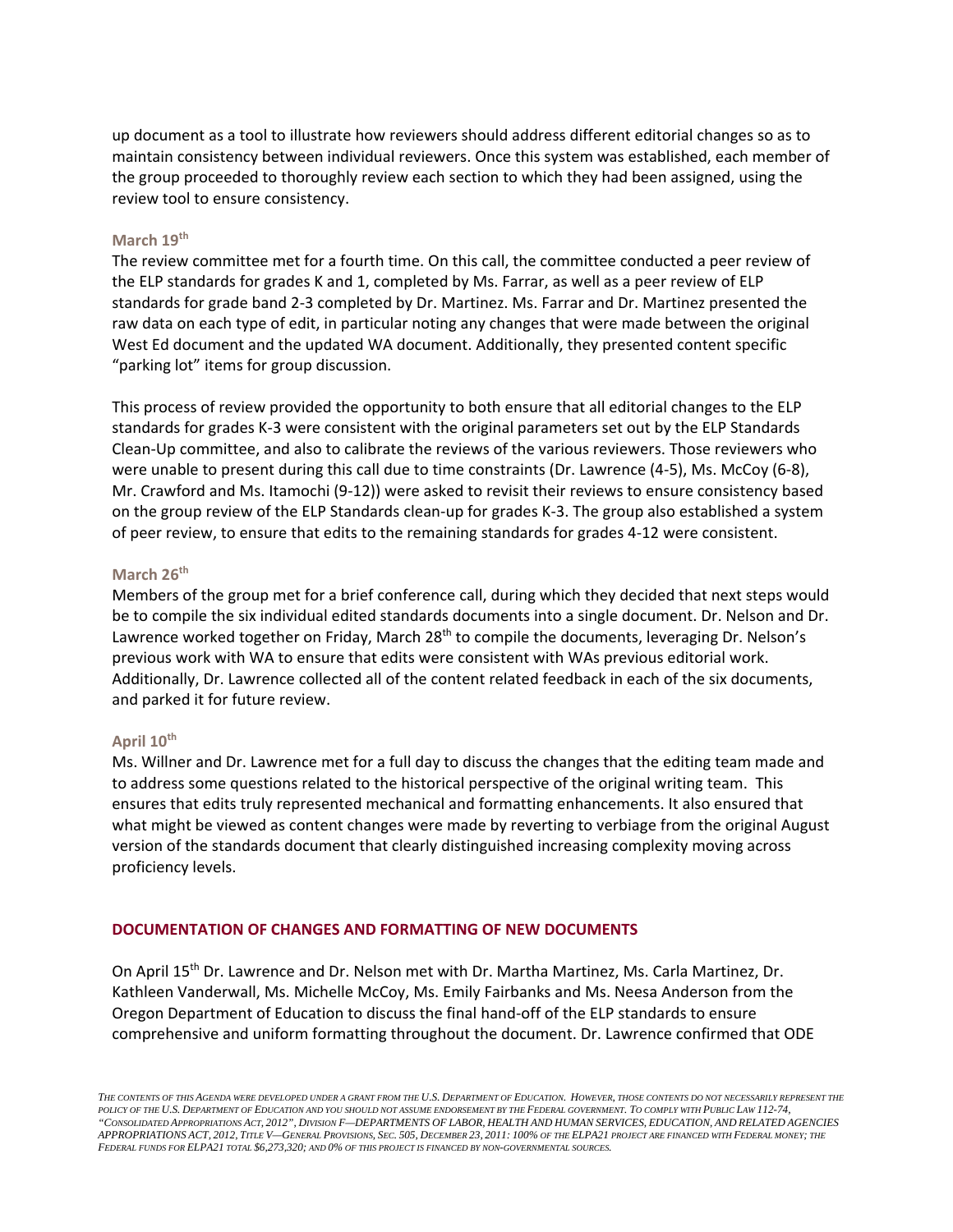would need to ensure that all edits marked as "universal" were applied consistently throughout the entire document, and provided the final, detailed list of edits that had been identified by the ELP standards clean‐up team.

In this meeting it was established that ODE would produce the following:

- A streamlined, formatted Microsoft Word version of the ELP standards with a functional hyperlinked table of contents and bookmarks.
- A streamlined, formatted PDF version of the ELP standards with a functional hyperlinked table of contents and bookmarks.
- A final version of the excel spreadsheet and corresponding October documents.
- ODE would copy and check that the changes made to the comprehensive documents were also made in  at a glance documents. *(This would be done after all changes are made to the comprehensive document.)*

 A six‐person team at ODE worked diligently to ensure that all edits were uniformly applied through the comprehensive ELP Standards document. On May 5<sup>th</sup>, ODE delivered the final version of the ELP Standards, version 1.2, to CCSSO via Basecamp.

# **ISSUES PARKED FOR FUTURE (PLANNED) STANDARDS REVISION**

 During the first and second rounds of review, reviewers parsed out editorial issues and content specific issues identified in the ELP standards. During both conference calls on March 12<sup>th</sup> and March 19<sup>th</sup>, reviewers discussed issues identified as content‐specific in nature, which were noted separately from editorial issues.

On March 26<sup>th</sup>, Dr. Lawrence collected all of the content related feedback in each of the six documents, and parked it in a single document for future review, which is available on Basecamp.

### **DIFFERENCES AND ADVANTAGES**

# **Advantages of New Standards Document (ELP Standards v 1.2)**

 The major advantage of v1.2 is the condensing of the document by removing the redundancy in the front matter and the supplemental text, as well as the editing of some mechanical issues in the document. End users will be able to easily access individual grades or grade bands, or print the entire K‐ 12 document without any duplication.

# **Major Differences of v 1.2 against v 1.0**

- Typos were fixed
- Headings and other mechanical issues were addressed to maintain consistency throughout the document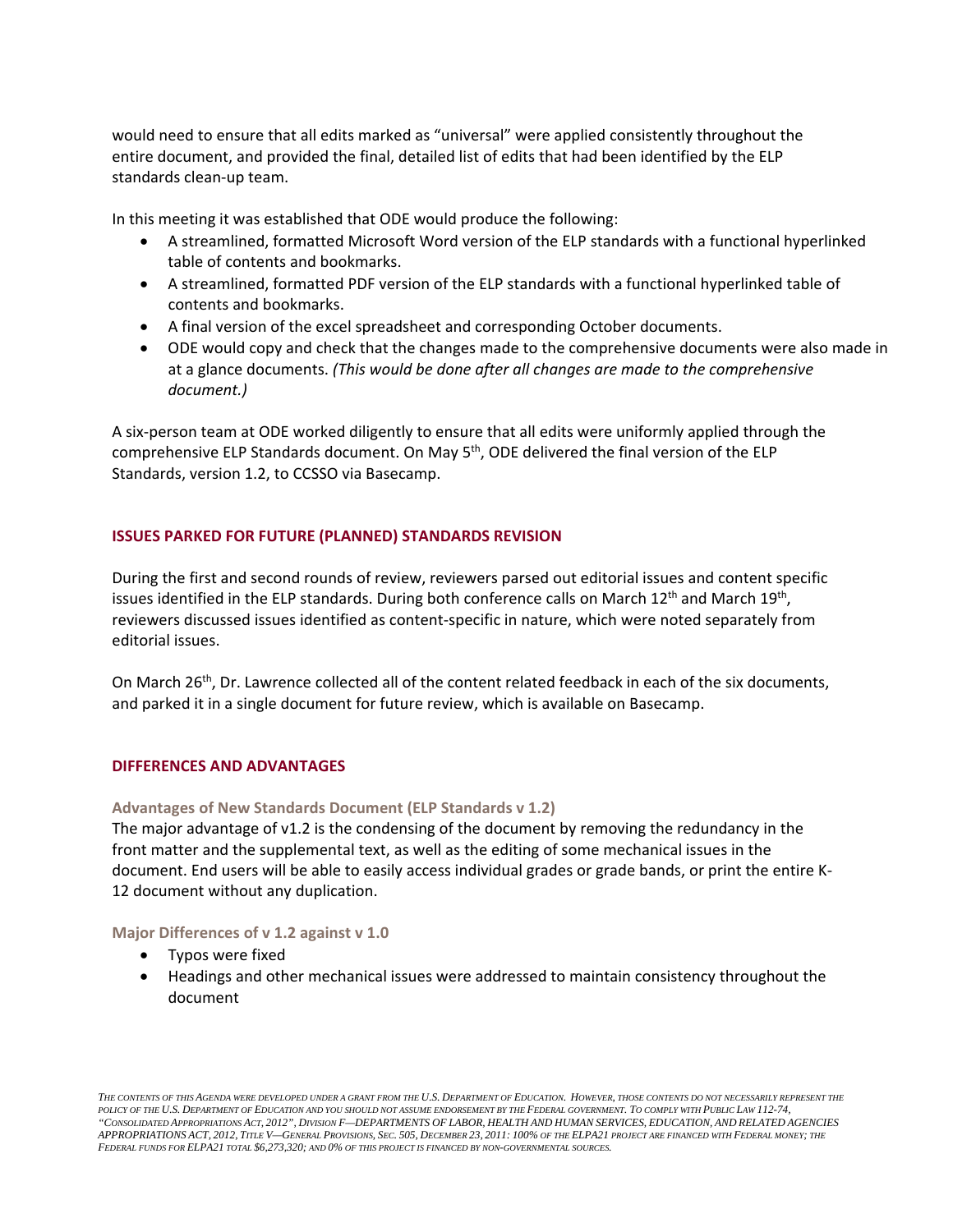Proficiency level descriptors were reviewed, and when necessary reverted back to original verbiage to ensure increasing complexity across proficiency levels

# **NEXT STEPS FOR STATES**

- Standards will be hosted on ELPA21.org and CCSSO.org
- States do not need to re-adopt because all of the edits were designed to avoid any content-related changes during this phase of the editing process.
- Future editing processes will address any content issues after the standards have had intensive field implementation and feedback from practitioners.

## **CONTRIBUTORS TO THE ELP STANDARDS CLEAN UP**

  Dr. Margaret Ho, *Washington English Language Proficiency Assessment Coordinator, OSPI, Assessment for Special Populations, ELPA21 Executive Board Chair 2013‐2014, AAA TMT member*

  Dr. Jobi Lawrence, *Title III Director, Education Program Consultant, Iowa Department of Education, ELPA21 Executive Board Member 2013‐2015*

  Dr. Martha Martinez, *Education Specialist, Office of Learning – Equity Unit, Oregon Department of Education, ELPA21 Consortium Council Member, PSSDR TMT member*

 Dr. Joan Nelson, *Bilingual Program Supervisor, Migrant, Bilingual, & Native Education, OSPI,*

  Ms. Colleen Anderson, *Student Assessment Consultant at Iowa Department of Education, ELPA21 Consortium Council Member, ADFTS TMT member*

 Mr. Robert Crawford, Assistant Director, Office of Federal Programs at the West Virginia  Department of Education*, ELPA21 Consortium Council Member*

 Ms. Mami Itamochi, Coordinator, Office of Federal Programs at the West Virginia Department of Education, ELPA21 ADFTS TMT member

  Ms. Michelle McCoy, Assessment Specialist, Oregon Department of Education*, ELPA21 Consortium Council Member, IAD TMT member*

 Ms. Phyllis Farrar, Education Program Consultant, World Languages and ESOL at Kansas State  Department of Education, *ELPA21 Executive Board Member 2013‐2016*

 Dr. Lynn Willner, *Sr. Research Associate at WestEd*

 *THE CONTENTS OF THIS AGENDA WERE DEVELOPED UNDER A GRANT FROM THE U.S. DEPARTMENT OF EDUCATION. HOWEVER, THOSE CONTENTS DO NOT NECESSARILY REPRESENT THE "CONSOLIDATED APPROPRIATIONS ACT, 2012", DIVISION F—DEPARTMENTS OF LABOR, HEALTH AND HUMAN SERVICES, EDUCATION, AND RELATED AGENCIES APPROPRIATIONS ACT, 2012, TITLE V—GENERAL PROVISIONS, SEC. 505, DECEMBER 23, 2011: 100% OF THE ELPA21 PROJECT ARE FINANCED WITH FEDERAL MONEY; THE POLICY OF THE U.S. DEPARTMENT OF EDUCATION AND YOU SHOULD NOT ASSUME ENDORSEMENT BY THE FEDERAL GOVERNMENT. TO COMPLY WITH PUBLIC LAW 112-74, FEDERAL FUNDS FOR ELPA21 TOTAL \$6,273,320; AND 0% OF THIS PROJECT IS FINANCED BY NON-GOVERNMENTAL SOURCES.*